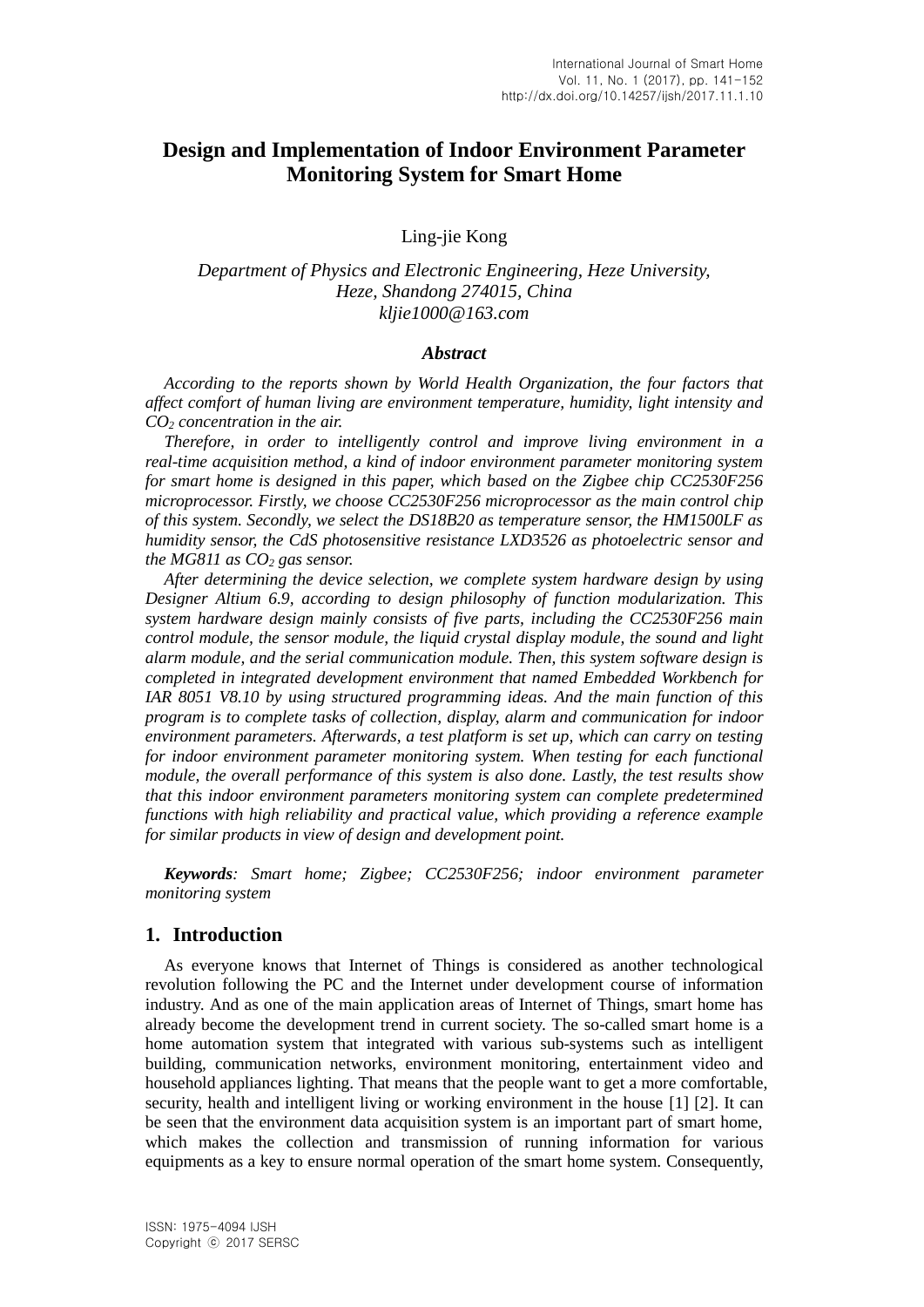whether can we effectively achieve real-time monitoring of indoor environment parameters for smart home has already becoming an important issue that should been resolved.

For one thing, under comprehensive utilization of computer technology, communication technology, and measurement and control technology, the main purpose of this indoor environment parameter monitoring system is to realize collection, recording and display for all kinds of physical parameters, and even to change these analog signals into digital quantity. For another, the main purpose of this indoor environment parameter monitoring system is to give processed data and results back to the user or the control center. Briefly speaking, it is a good solution to construct the electronic monitoring device by using appropriate sensor technology [3].

As a result, this paper introduces a kind of indoor environment parameter monitoring system for smart home that based on Zigbee chip CC2530F256 microprocessor, and describes the selection of components, hardware design and software design of this system in detail. In order to realize system transplantation on Z-stack protocol stack, and complete wireless data acquisition and transmission of indoor environment parameters for smart home in real time by using Zigbee network technology, this research will ultimately establishing a solid and practical foundation for automatic monitoring the indoor environment parameters.

# **2. Overall Design of System**

The core of this indoor environment parameter monitoring system for smart home is Zigbee chip CC2530F256 microprocessor, allocated with temperature sensor module, humidity sensor module, photoelectric sensor module, CO<sub>2</sub> gas sensor module, LCD12864 display module, sound and light alarm module and serial communication conversion module [4]. The overall hardware design structure block diagram of indoor environment parameter monitoring system is shown in Figure 1.



## **Figure 1. Overall Hardware Design Structure Block Diagram of Indoor Environment Parameter Monitoring System**

The main function of this indoor environment parameter monitoring system is to convert non-electrical quantity of temperature, humidity, light intensity and  $CO<sub>2</sub>$ concentration into electrical quantity output through temperature sensor, humidity sensor, photoelectric sensor and CO<sup>2</sup> gas sensor. And after conversion processing of CC2530F256 microprocessor, the indoor environment parameter monitoring results will be displayed by LCD12864. Moreover, through RS232 serial conversion circuit, the indoor environment parameters are also been transmitted to upper PC computer for displaying.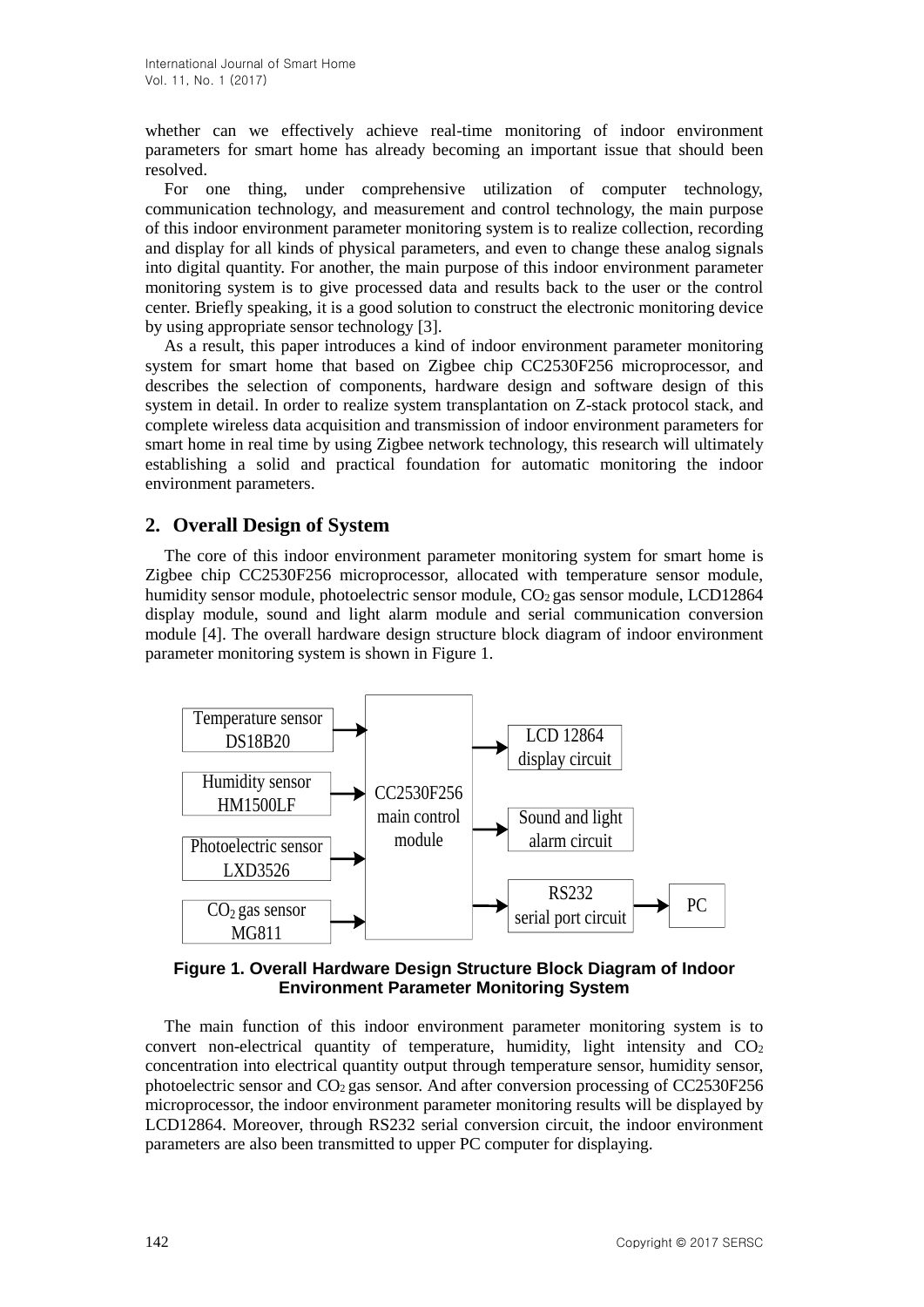# **3. Hardware Design of System**

### **3.1. CC2530F256 Main Control Module**

The core chip of this indoor environment parameter monitoring system is CC2530F256 microprocessor which belongs to TI company. Meanwhile, it belongs to a CMOS SOC chip, embedded with high performance and low power consumption of enhanced 8051 microcontroller core, and integrated with 8 channel resolutions and adjustable 12 bit analog-to-digital conversion module and RF wireless transceiver (using 2.4 GHz) that conformed to IEEE 802.15.4 standard. So, the CC2530F256 microprocessor has excellent wireless receiver sensitivity and strong anti disturbance ability. At the same time, the CC2530F256 microprocessor can facilitate its own wireless communication network through Z-Stack protocol stack, which providing the users with a complete and powerful Zigbee solution [5] [6].

Among this indoor environment parameter monitoring system, such as four parts of the CC2530F256 minimum system control circuit, power circuit, JTAG interface circuit, CC2530F256 socket board and slot circuit can be referred as CC2530F256 main control module. And the hardware design circuit of CC2530F256 main control module is shown in Figure 2.



**Figure 2. Hardware Design Circuit of CC2530F256 Main Control Module**

### **3.2. Sensor Module**

**3.2.1. Temperature Sensor Module:** This indoor environment parameter monitoring system uses single-bus intelligent and digital temperature sensor DS18B20 to accomplish collection of temperature information. It is a sensor that launched by United States DALLAS corporation. Its power supply voltage range is 3V to 5.5V, and its temperature measurement range is -55℃ to +125℃ [7]. As a new type of intelligent and digital temperature sensor, the DS18B20 could directly output digital quantity under the help of internal integrated temperature sensor module, A/D conversion module and single data output control module, which making it easy to connect single chip or other microprocessors with simple interface circuit. Accordingly, the DS18B20 could be widely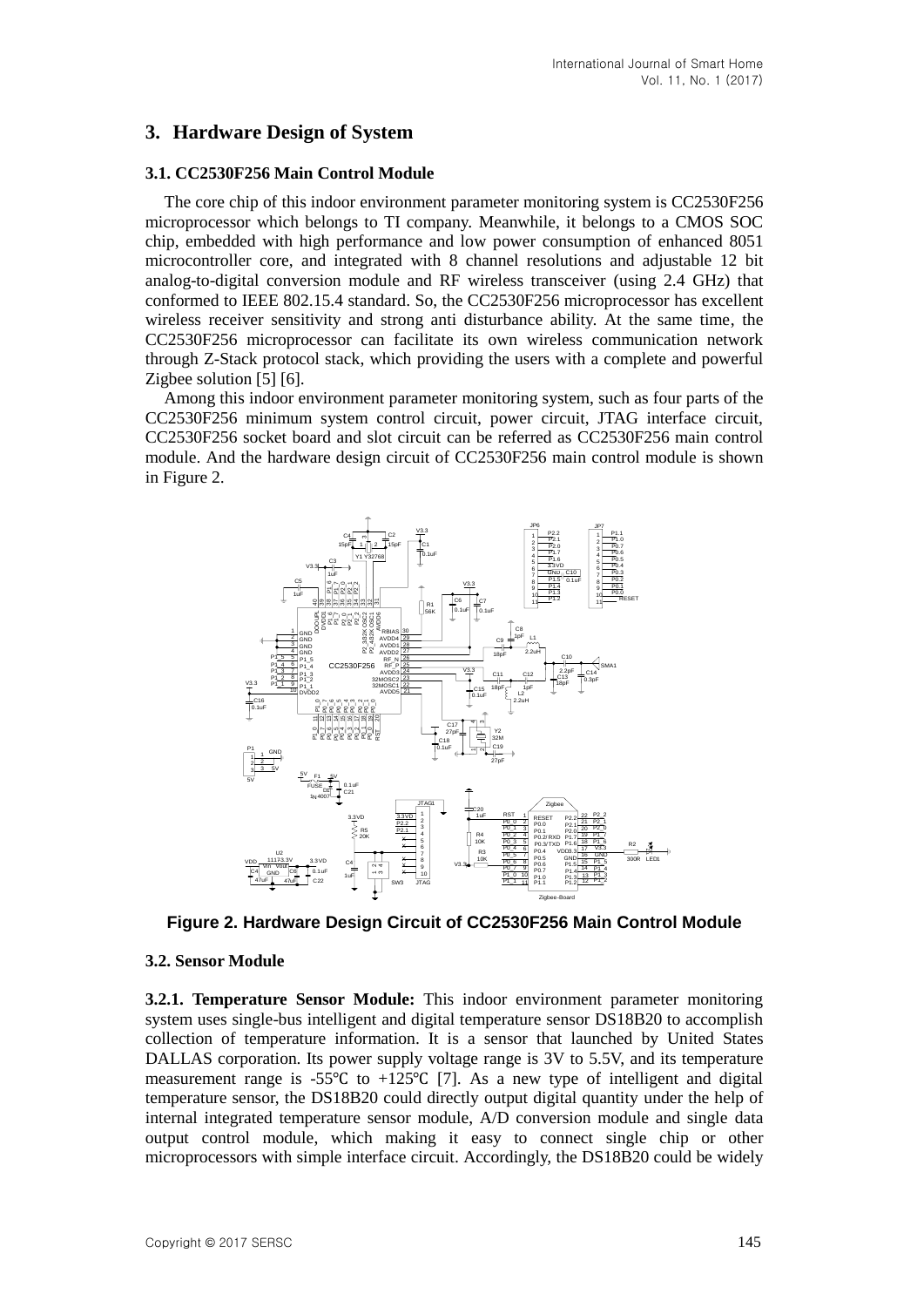used in long distance, multi-node and distributed temperature detection field [8]. The hardware design circuit of temperature sensor module is shown in Figure 3.



**Figure 3. Hardware Design Circuit of Temperature Sensor Module**

Seen from Figure 3, the DS18B20 can be connected to general I/O port P1.7 of CC2530F256 microprocessor by a single bus connection mode. Because the temperature sensor DS18B20 has unique product serial number, it will be easy to accomplish distributed multi-point temperature monitoring task in practical application.

**3.2.2. Humidity Sensor Module:** This indoor environment parameter monitoring system uses HM1500LF as its humidity sensor. It is a kind of linear voltage output and integrated humidity sensor, which belongs to French Humirel corporation. By using 5V power supply with constant pressure, the HM1500LF can output a proportional relationship between voltage level signal and relative humidity. Moreover, the HM1500LF has many outstanding characteristics, such as built-in amplifying circuit, fast response speed, good repeatability and strong anti-interference ability [9]. The hardware design circuit of humidity sensor module is shown in Figure 4.



**Figure 4. Hardware Design Circuit of Humidity Sensor Module**

**3.2.3. Photoelectric Sensor Module:** This indoor environment parameter monitoring system employs CdS photoresistor LXD3526 as its photoelectric sensor. Its bright resistance (when the sun is in direct sunlight) is only  $8K\Omega$  to  $20K\Omega$ , and its dark resistance (when there is no visible light) can be up to 0.5 MΩ. When photoresistor LXD3526 is connected with 51 K $\Omega$  resistor R7 in series way, the 3.3V would be decomposed into two parts voltage. So, the voltage value obtained by both ends of photoresistor LXD3526 can be used to represent light intensity [10] [11]. The hardware design circuit of photoelectric sensor module is shown in Figure 5.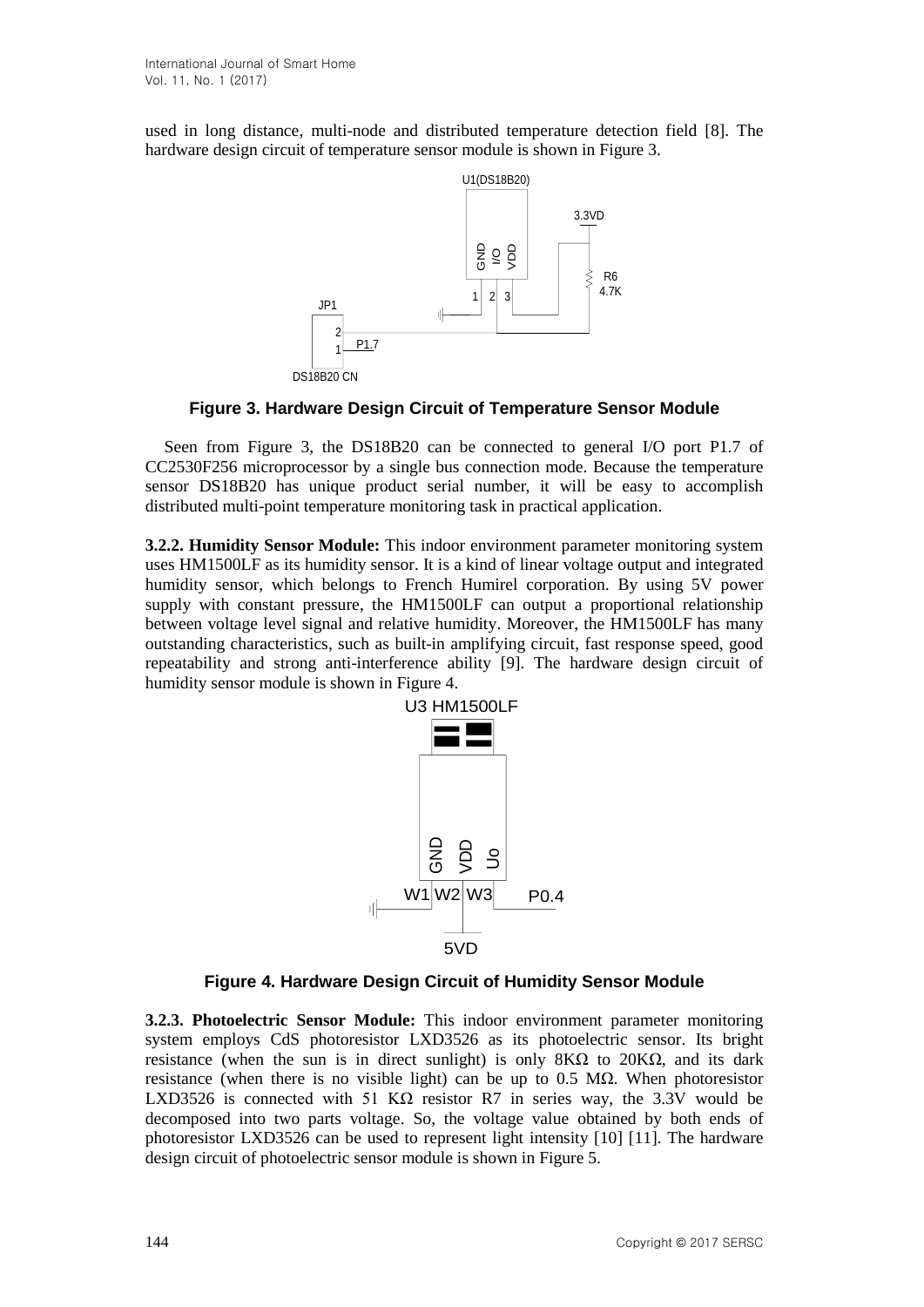

**Figure 5. Hardware Design Circuit of Photoelectric Sensor Module**

**3.2.4. CO<sup>2</sup> Gas Sensor Module:** This indoor environment parameter monitoring system adopts MG811 as its  $CO_2$  gas sensor. When  $CO_2$  concentration in the air is higher, the output voltage of MG811 is lower. And by contrary, when  $CO<sub>2</sub>$  concentration in the air is lower, the output voltage of MG811 is higher [12]. And the range of  $CO_2$  concentration in the air is generally 300ppm to 1500ppm, which corresponding with output voltage for 325mV to 300mV. Therefore, in order to enter into CC2530F256 microprocessor for sampling, the MG811 output voltage will be amplified through CA3140 for 3 times. The hardware design circuit of  $CO<sub>2</sub>$  gas sensor module is shown in Figure 6.



**Figure 6. Hardware Design Circuit of CO<sup>2</sup> Gas Sensor Module**

Seen from Figure 6, the supply voltage of MG811 is 6V, which can be supplied by 220V to 6V power adapter.

### **3.3. Liquid Crystal Display Module**

This indoor environment parameter monitoring system chooses LCD12864 monochrome screen as its liquid crystal display module. It is connected with parallel interface of CC2530F256 microprocessor, so that the SPI bus is indirectly controlled to complete driving work. The hardware design circuit of Liquid Crystal Display module is shown in Figure 7.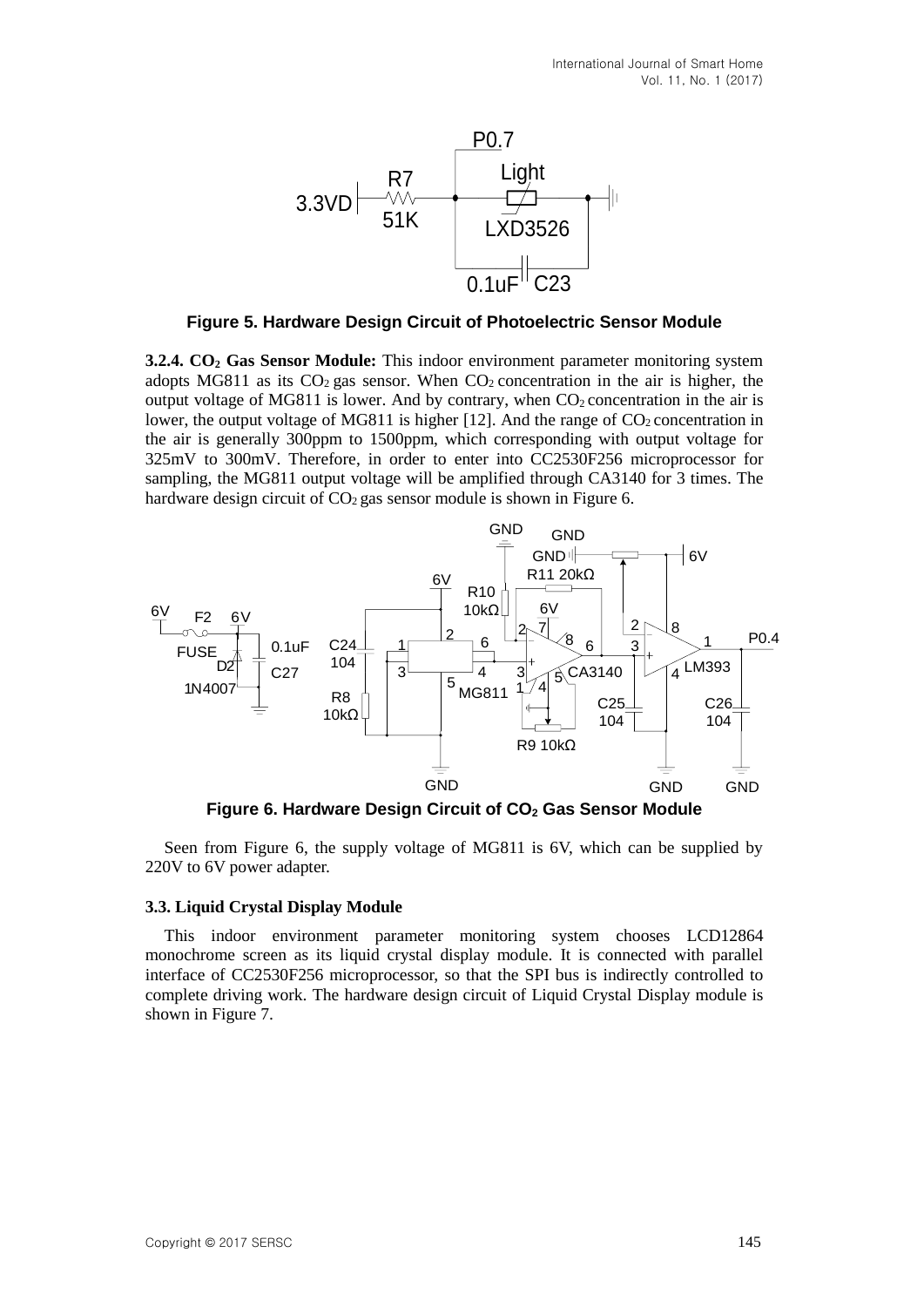

**Figure 7. Hardware Design Circuit of Liquid Crystal Display Module**

## **3.4. Sound and Light Alarm Module**

**148 Copyright Copyright Copyright Copyright Copyright Copyright Copyright Copyright Copyright Copyright Copyright Copyright Copyright Copyright Copyright Copyright Copyright Copyright Copyright Copyright Copyright Copyri** This indoor environment parameter monitoring system selects a piezoelectric passive buzzer as its sound alarm module. When the temperature, humidity, light intensity and CO<sup>2</sup> concentration are less than preset upper limit value or greater than preset lower limit value, we can control general I/O port P2.0 of CC2530F256 microprocessor to output a high level, so that the buzzer does not work. On the contrary, when the temperature, humidity, light intensity and  $CO<sub>2</sub>$  concentration are greater than preset upper limit value or less than preset lower limit value, we can control general I/O port P2.0 of CC2530F256 microprocessor to output a low level, so that the buzzer can achieve automatic sound alarm function for indoor environment parameter information. Besides, in order to accurately identify sound alarm that corresponding with different types of indoor environment parameters, this indoor environment parameter monitoring system also uses LED as a flashlight alarm module. And it is a solid state semiconductor device which can directly convert electrical energy into light energy. The hardware design circuit of sound and light alarm module is shown in Figure 8.



**Figure 8. Hardware Design Circuit of Sound and Light Alarm Module**

### **3.5. Serial Communication Module**

In order to realize transparent data communication between indoor environment parameter monitoring system and upper PC computer, the RS232 serial port circuit is also designed. Serial communication mode is a more commonly used communication method, which only needs two lines (that is TXD and RXD) to achieve full duplex communication among two digital devices. Between UART of CC2530F256 microprocessor and RS232 interface of upper PC computer, there is a serial converter achieved by MAX232. It belongs to Maxim corporation. In this way, the upper PC computer can directly receive and display four parameters named temperature, humidity, light intensity and  $CO<sub>2</sub>$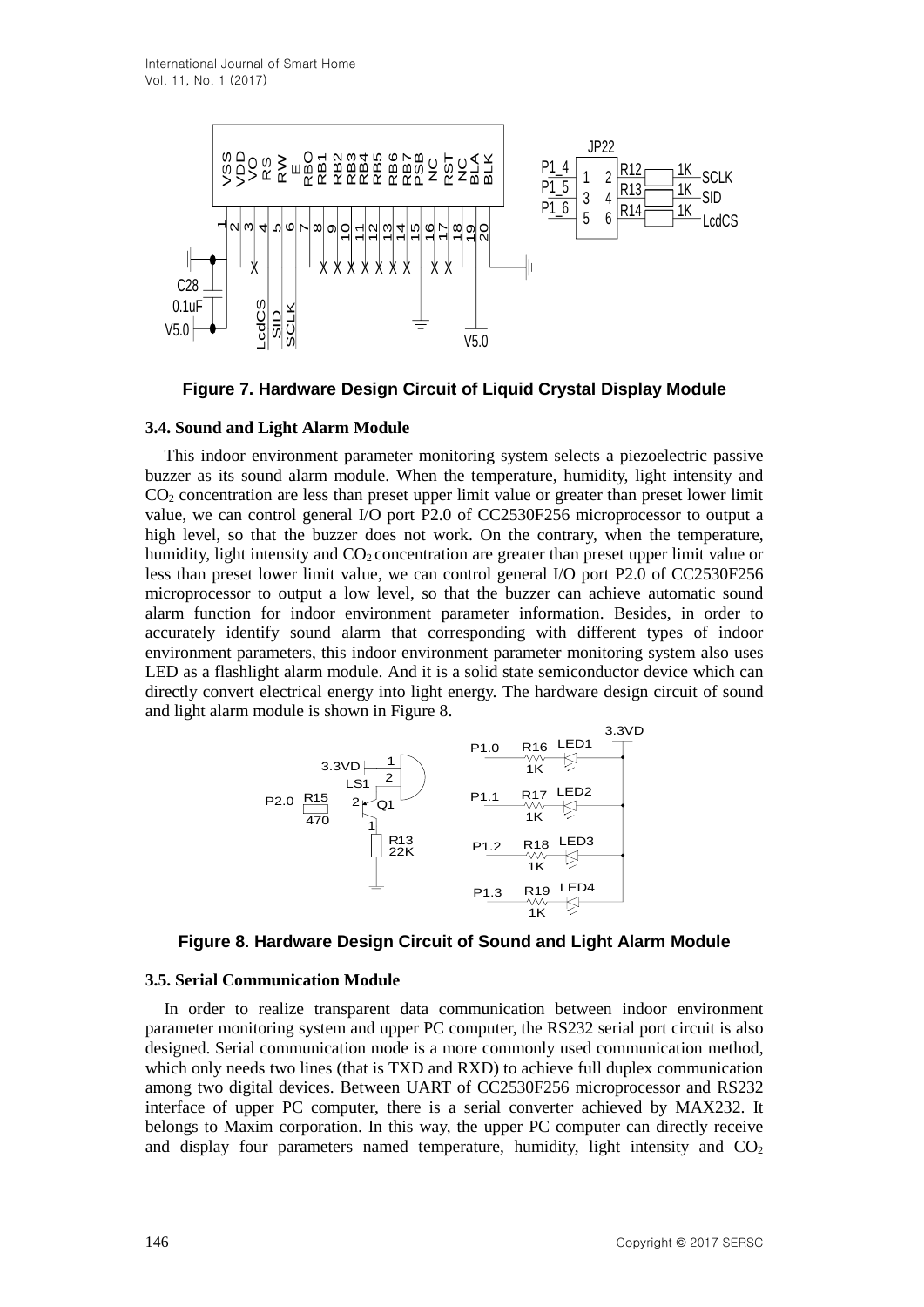concentration by using serial port tool. The hardware design circuit of serial communication mode is shown in Figure 9.



**Figure 9. Hardware Design Circuit of Serial Communication Module**

### **4. Software Design of System**

System software design is written by C language that based on integrated development environment of Embedded Workbench for IAR 8051 V8.10. And the modular design concept is adopted to facilitate project management and modification.

The main idea of this system software design is mainly depended on query method. Firstly, we divide this system into some modules according to its function. Secondly, we compile relevant subroutine according to these modules. Lastly, the concrete method of this system software design and implementation is to call system self-checking subroutine, indoor environment parameter monitoring subroutine and serial communication subroutine through main program.

#### **4.1. System Self-checking Subroutine**

The function of this system self-checking subroutine is to complete function test for these four types of sensors, so as to test whether these four types of sensors are working properly or not, and select an appropriate data weight in system working environment.

After power on, this system firstly call system self-test function of system\_check ( ) to carry out self inspection. Prior to self inspection, the program will go through a delay about 500μs to prevent this system from reading error caused by instability when system starting. And after self inspection, the program will start A/D converter in turn and read the corresponding sensor data for these four types of sensors.

As can be seen in Figure 4, Figure 5, Figure 6 and Figure 7, if the temperature sensor or humidity sensor or photoelectric sensor appears malfunction, even it is pulled out. The input voltage of the A/D converter for CC2530F256 microprocessor will be set as 3.3V, and its corresponding conversion result is 8192. Then this data will be used as a criterion for judging whether these sensors are working correctly or not. And if the  $CO<sub>2</sub>$  gas sensor fails or it is pulled out, the input voltage of the A/D converter for CC2530F256 microprocessor will be set as 0V, and its corresponding conversion result is 0. In the same way, this data will be used as a criterion for judging whether  $CO<sub>2</sub>$  gas sensor is working correctly or not. However, in the process of self inspection, the error messages of these sensors will be displayed in a timely manner. At the same time, it is necessary to hang-up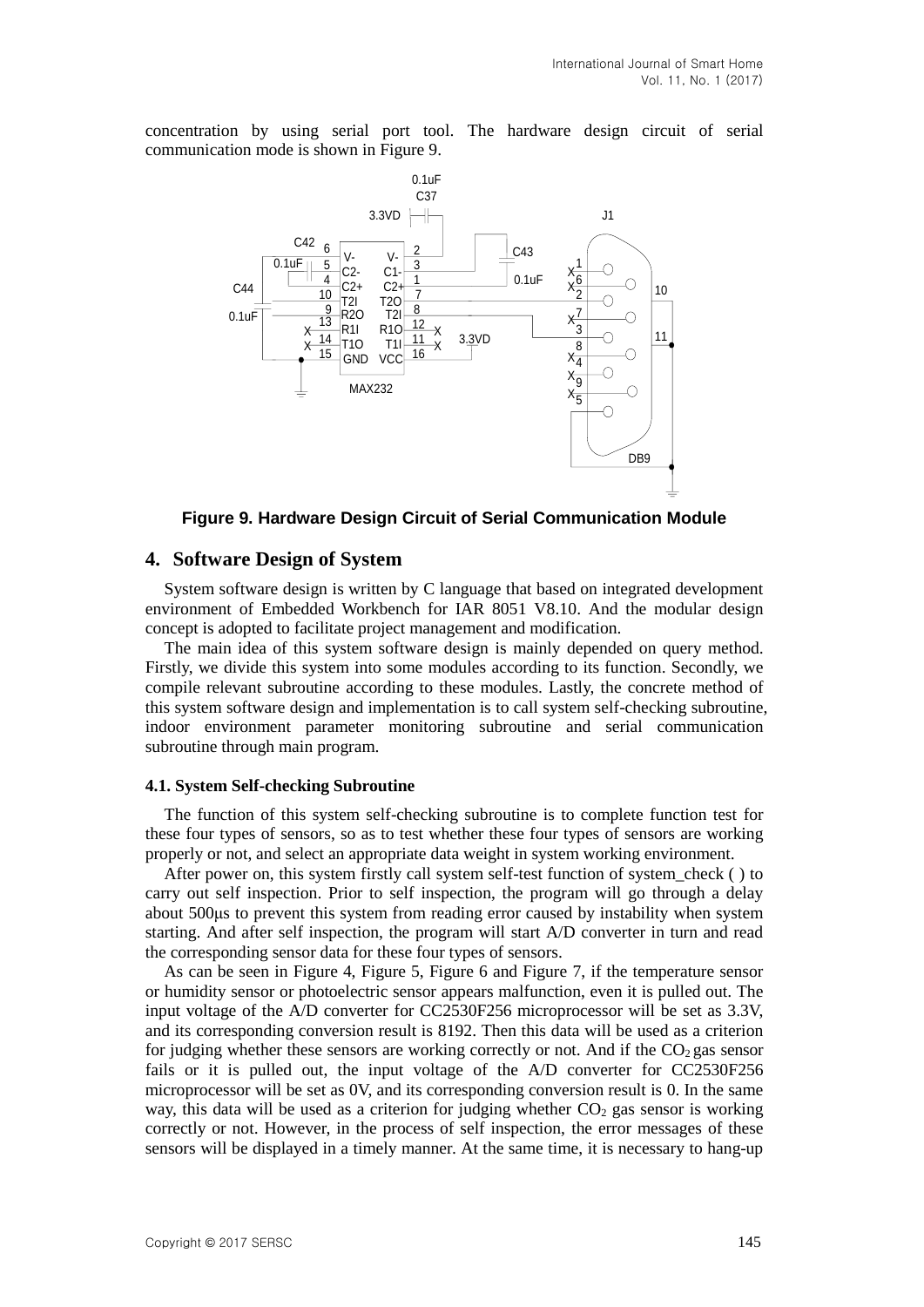the system to avoid causing damages.

After four types of sensors can be confirmed to work properly by system self-checking subroutine, then the "SYSTEM IS NORMAL" information will be displayed in LCD12864 screen. And, the system self-checking subroutine could carry out weight allocation for sensor data according to weight distribution table. Finally, the system enters into a normal operation state. The flow chart of system software design for self-checking subroutine is shown in Figure 10.



**Figure 10. The Flow Chart of System Software Design for System Self-checking Subroutine**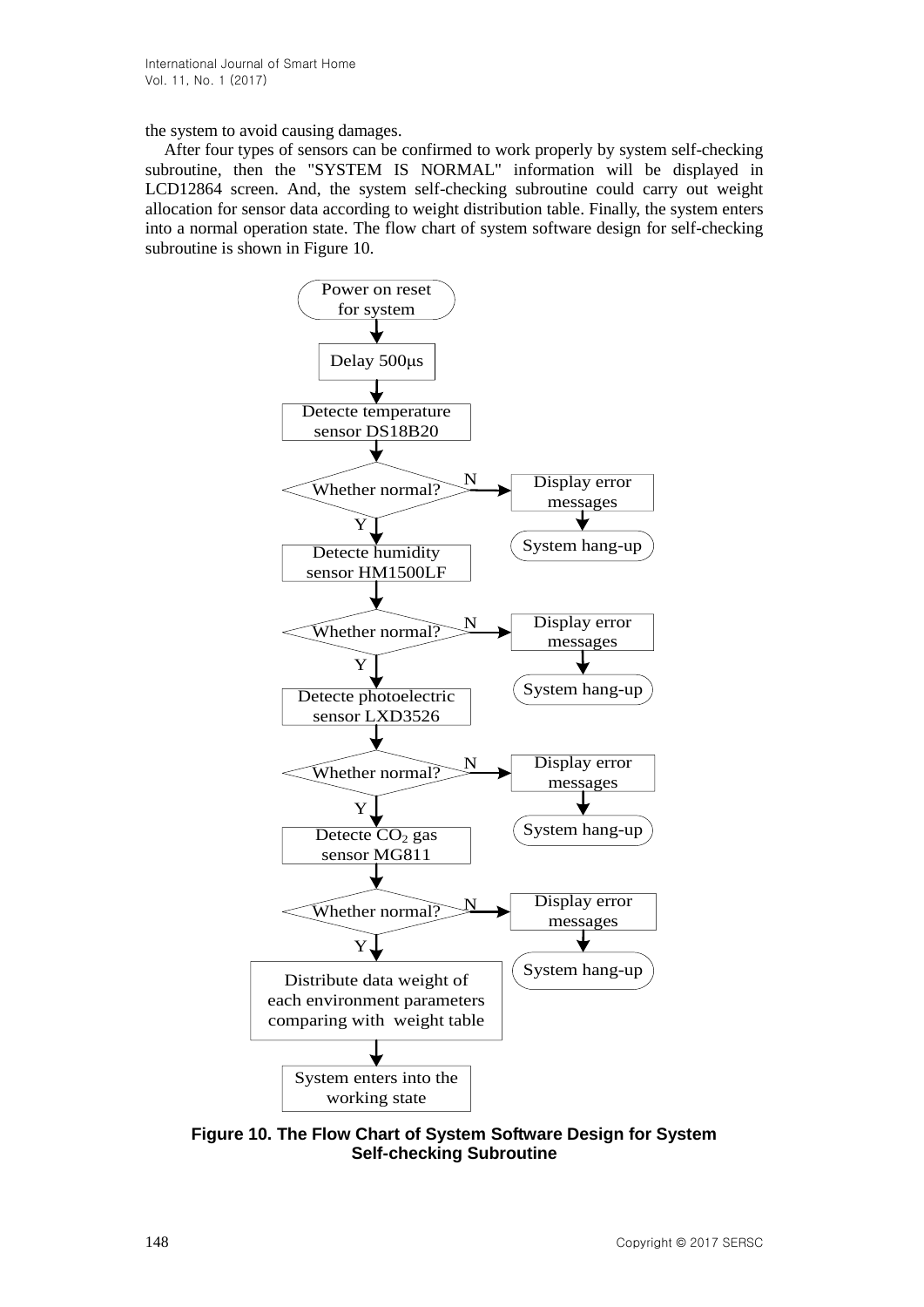#### **4.2. Indoor Environment Parameter Monitoring Subroutine**

The main function of indoor environment parameter monitoring subroutine is to achieve sensor data reception, data analysis and judgment, driving LCD12864 to display and carrying out sound and light alarm. If this system is operating normally, then this system will enter the loop to detect monitor state of the data returned by each sensor. After returning information by each traverse of these sensors, we carry out data analysis and determine whether these sensors occur abnormal situation or not, according to the weight algorithm design. When abnormal condition happened, the corresponding message prompt, sound and light alarm prompt will be started. And the flow chart of system software design for indoor environment parameter monitoring subroutine is shown in Figure 11.



**Figure 11. The Flow Chart of System Software Design for Indoor Environment Parameter Monitoring Subroutine**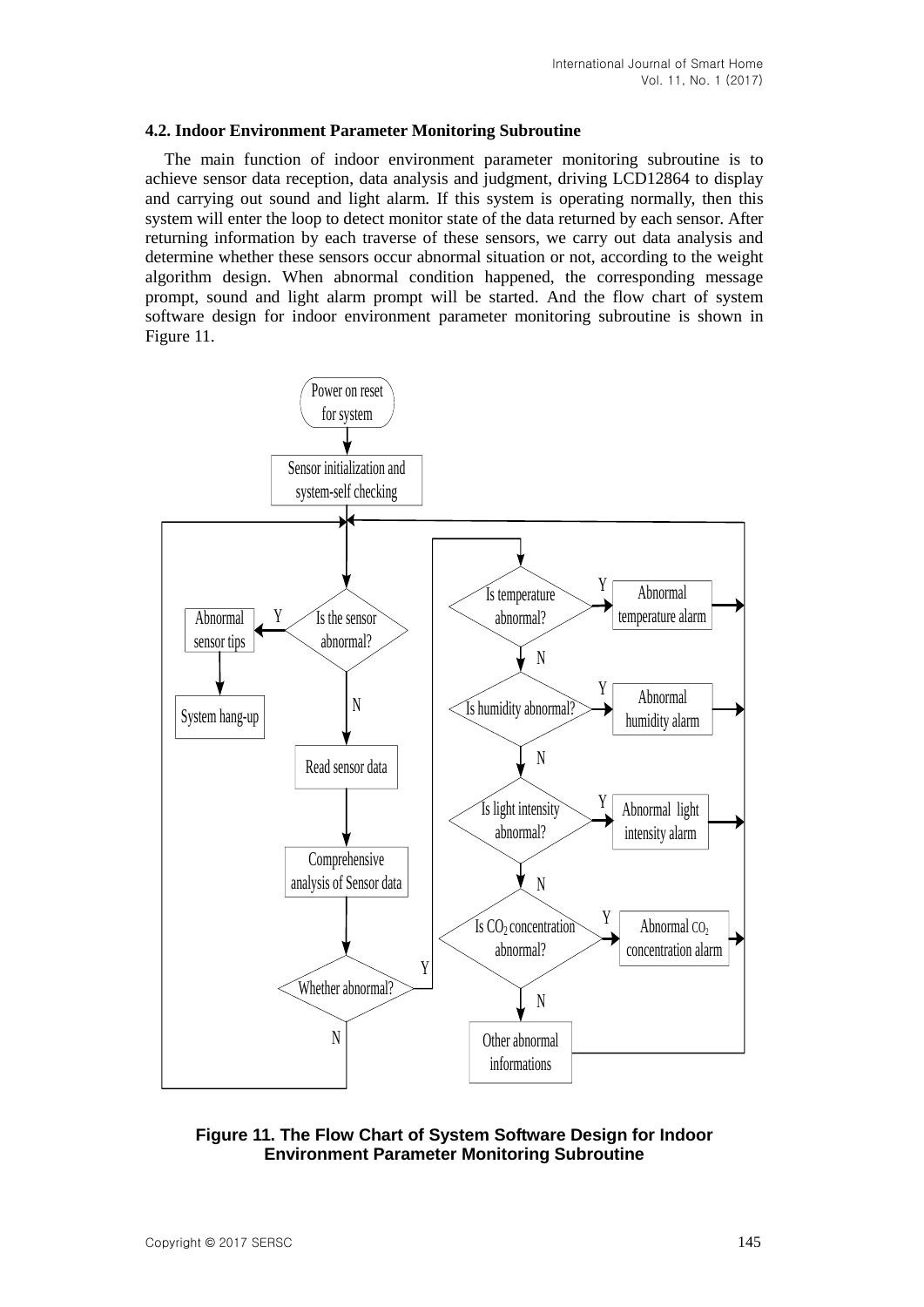## **4.3. Serial Communication Subroutine**

The main function of serial communication subroutine is to complete transparent data communication between the indoor environment parameter monitoring system and the upper PC computer. And the flow chart of system software design for serial communication subroutine is shown in Figure 12.



**Figure 12. The Flow Chart of System Software Design for Serial Communication Subroutine**

# **5. System Test**

In order to test the performance of this indoor environment parameter monitoring system, we establish an actual circuit according to the above system hardware and software design. Also, we complete these four kinds of parameters acquisition for indoor temperature, humidity, light intensity and CO<sup>2</sup> concentration under simulated smart home. Among them, the indoor temperature standard value of simulated smart home is 12 degrees Celsius, the indoor humidity standard value is 25%RH, the indoor light intensity standard value is  $1300\text{L}X$  and the indoor  $CO_2$  concentration standard value is 450ppm. Then the system test results are shown in Table 1.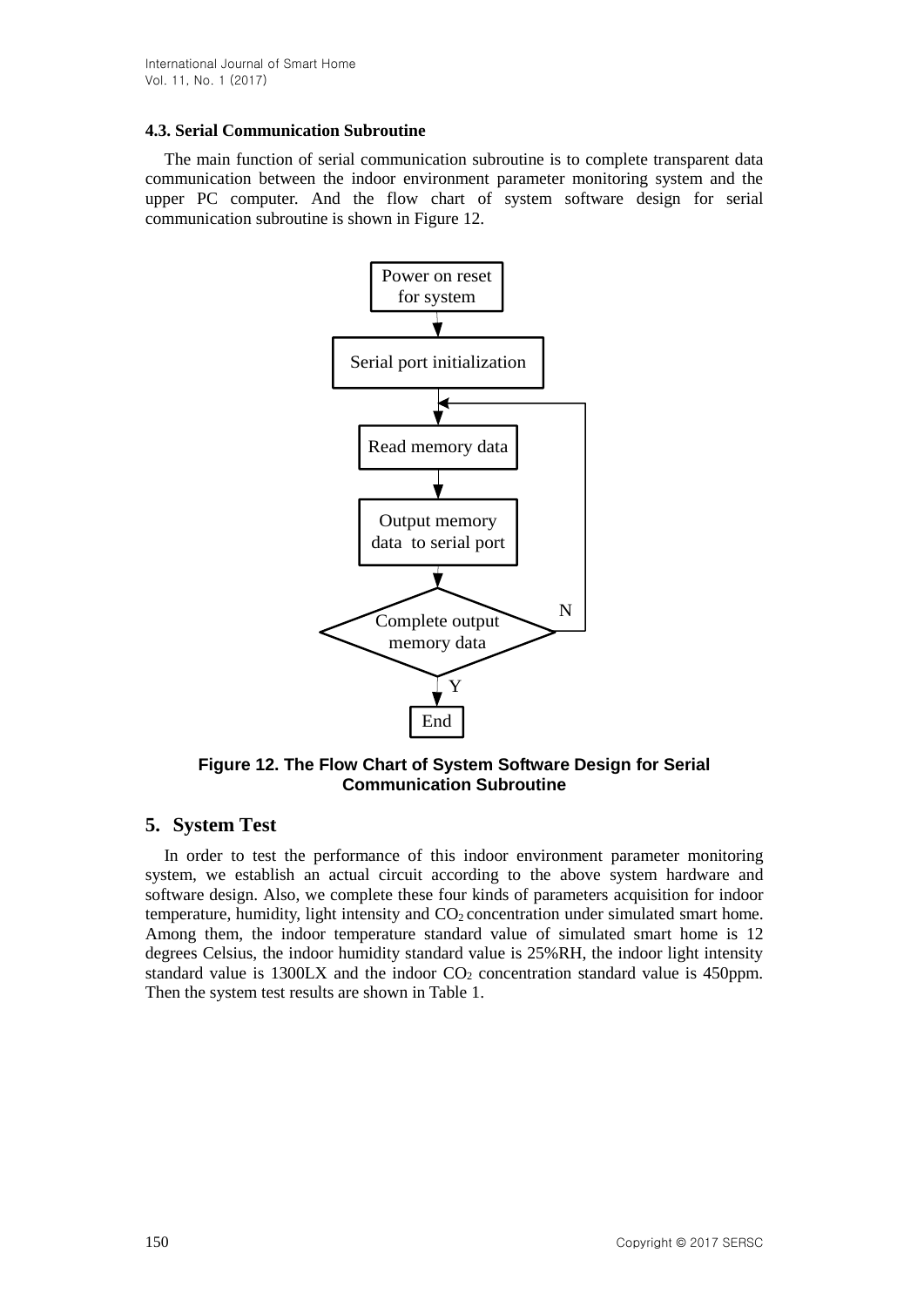| No. | Temperature | Humidity | Light Intensity | $CO2$ Concentration |
|-----|-------------|----------|-----------------|---------------------|
|     | °C          | (RH)     | (LX)            | (ppm)               |
|     | 12.6        | 28       | 1362            | 483                 |
|     | 12.9        | 31       | 1421            | 472                 |
| 3   | 13.2        | 33       | 1513            | 480                 |
| 4   | 12.8        | 29       | 1382            | 476                 |
|     | 13.4        | 36       | 1552            | 481                 |

# **Table 1. System Test Results**

As can be seen from Table 1, this indoor environment parameter monitoring system has a high measuring accuracy and obtains satisfactory results.

## **6. Conclusion**

As a kind of intelligent equipment aiming at collection and transmission of environment data, this indoor environment parameter monitoring system plays a very important role in smart home. Therefore, combining with two advantages of digital communication and network function for modern smart home system, this paper introduces a complete set of design scheme for indoor environment parameter monitoring system based on Zigbee chip CC2530F256 microprocessor.

The CC2530F256 microprocessor not only improves the anti-interference ability of this system, but also ensures the long-term stability. At the same time, these four types of sensor modules used in this design scheme not only simplify the hardware design, but also improve the measurement accuracy, so that the whole system can be easily operated and maintained. After field debugging various basic functions of indoor environment parameter monitoring system in simulated smart home, the testing results show that this system can achieve predetermined functional requirements with high reliability and practical value.

Although, this indoor environment parameter monitoring system for smart home can preferably get exact value of temperature, humidity, light intensity and  $CO<sub>2</sub>$  concentration. However, this system is still not perfect. It means that this system should need some further improvements. For example, this system can only get a small range of environment parameters information, and there is no wireless communication part.

### **References**

- [1] P. Yong and L. Guangming, "Study on smart home system based on ZigBee", Computer Engineering & Design, vol. 35, no. 5, **(2014)**, pp. 1547-1550.
- [2] X. Hailiang, Z. Peisi, Z. Shaoqi and Y. Yingjing, "Research of smart home furnishing control system by internet of things based on ZigBee", Application of Electronic Technique, vol. 39, no. 12, **(2013)**, pp. 79-81.
- [3] W. Yi and B. Chunlan, "Design of smart home system based on GSM and ZigBee technology", Journal of Hebei University of Technology, vol. 43, no. 1, **(2014)**, pp. 15-18.
- [4] M. Kun, "Design of MSP430 based smart home system", Suzhou University, **(2014)**, pp. 35-38.
- [5] Texas Instruments, A True System-on-Chip Solution for 2.4-GHz IEEE 802.15.4 and ZigBee Applications. http://www.ti.com.cn/cn/lit/ds/symlink/cc2530.pdf, 2010-10-05.
- [6] Y. Jiting, Y. Jia, J. Zhiman, W. Bin, Z. Zaifang and Y. Jianbo, "Research and development of smart home control system based on ARM and ZigBee", Computer Measurement & Control, vol. 21, no. 9, **(2013)**, pp. 2451-2454.
- [7] Z. Yuning and Z. Ying, "Digital temperature measuring devices based on DS18B20", Mechanical Engineering & Automation, vol. 41, no. 4, **(2012)**, pp. 149-151.
- [8] L. W. Xi, H. Xiao, T. Dong, Z. Hui and J. Cuoping, "Design of wireless temperature sensor network based on ZigBee technology", Transducer & Microsystem Technologies, vol. 28, no. 4, **(2009)**, pp. 69-71.
- [9] Y. Shunming, Z. Hailan and Y. Ran, "SCM-based temperature and humidity control system for vegetable greenhouse", Modern Electronics Technique, vol. 34, no. 7, **(2011)**, pp. 129-131.
- [10] Z. Pinlin and X. Ping, "Greenhouse temperature and light control system based on MSP430 MCU", Popular Science & Technology, vol. 11, no. 8, **(2009)**, pp. 149-150.